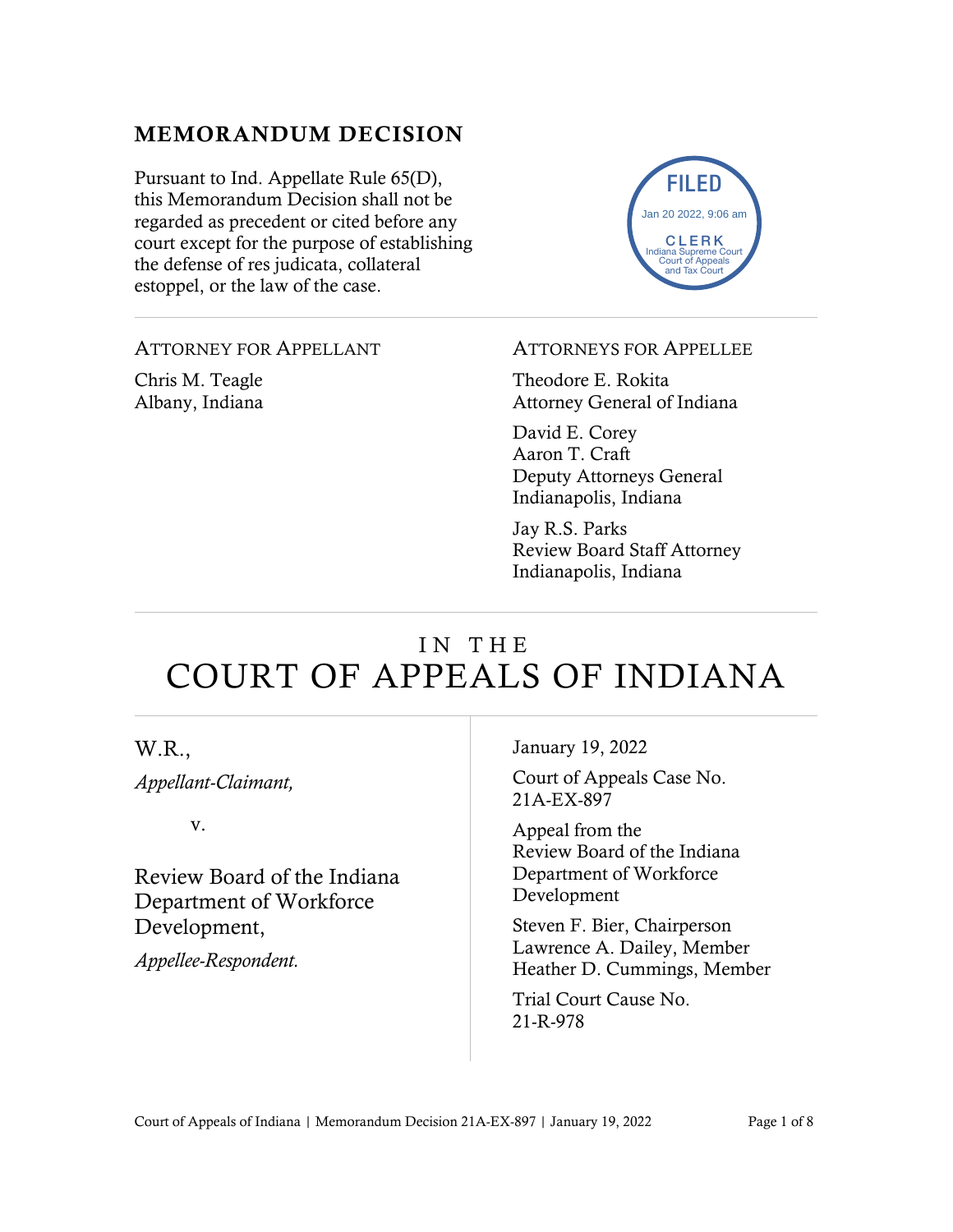#### Molter, Judge.

[1] W.R. applied for Pandemic Unemployment Assistance, and a claims investigator from the Department of Workforce Development concluded W.R. was ineligible and denied his request. W.R. then filed an administrative appeal, and the Department sent him a Notice of Telephonic Hearing informing him of the date and time an administrative law judge ("ALJ") would initiate a hearing by calling him at a number he was to provide. He provided his telephone number but then misremembered the hearing date, so he missed all four of the ALJ's calls to two different telephone numbers. As a result, the ALJ dismissed W.R.'s appeal pursuant to 646 Ind. Admin. Code  $\S$  5-10-6(c), and when he appealed that decision further, the Department's Review Board affirmed. Because W.R. has waived his right to appellate review by failing to provide a cogent argument for reversal, and because any due process argument is foreclosed by our caselaw, we affirm.

## Facts and Procedural History

Court of Appeals of Indiana | Memorandum Decision 21A-EX-897 | January 19, 2022 Page 2 of 8 [2] In 2020, W.R. applied for Pandemic Unemployment Assistance, which provides benefits to individuals who do not normally qualify for traditional unemployment benefits, due to his increased risk of becoming seriously ill if exposed to COVID-19. Appellant's App. Vol. 2 at 35; 15 U.S.C. § 9021. A claims investigator from the Department of Workforce Development denied W.R.'s request and determined that he did not meet the necessary requirements because W.R. was not considered unemployed, partially employed, or unable or unavailable to work. Soon after, in January 2021, W.R. appealed the claims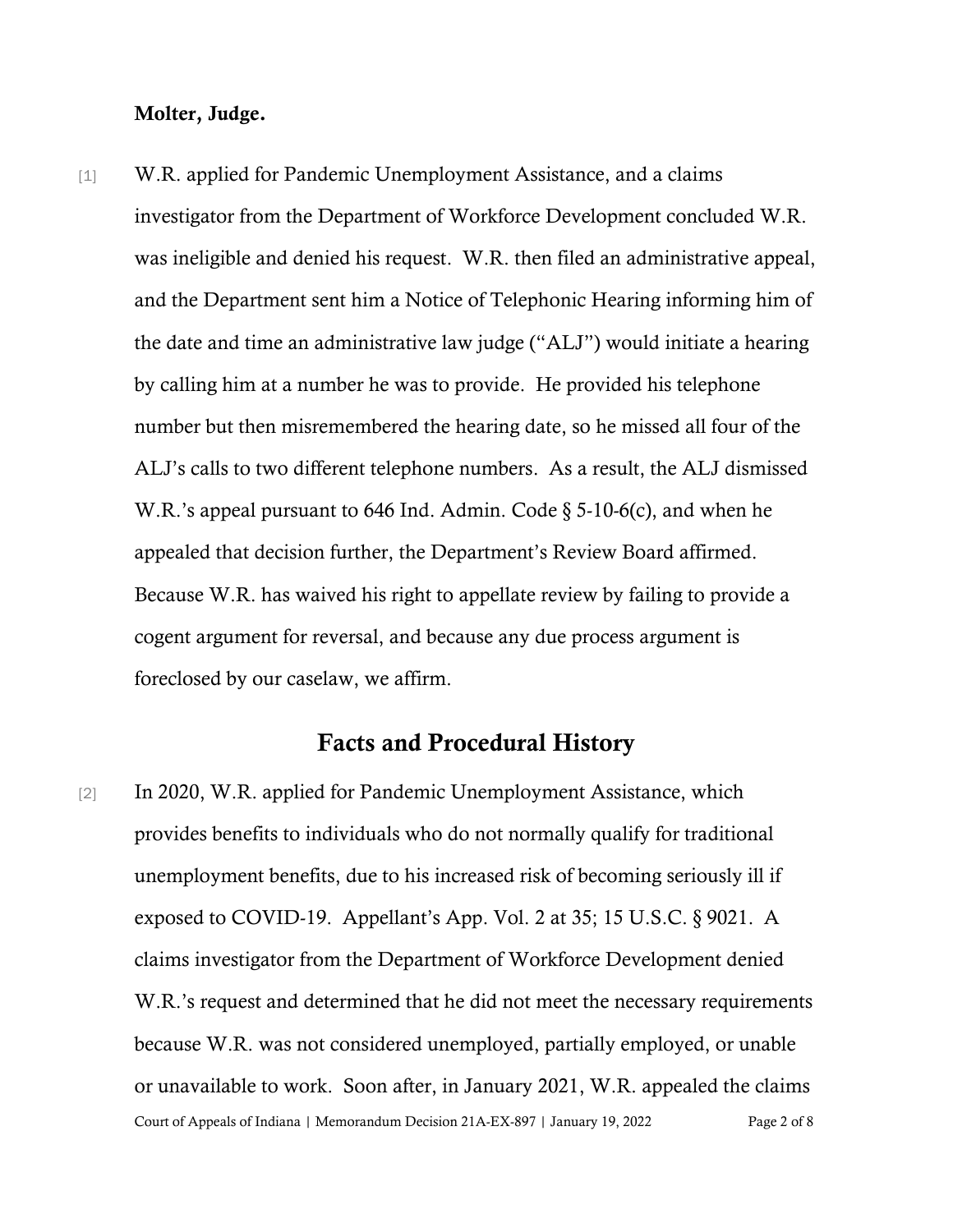investigator's decision. On February 19, 2021, the Department mailed W.R. a "Notice of Telephone Hearing."

[3] The notice was accompanied by hearing instructions and stated that a hearing by telephone was scheduled for March 3, 2021 at 2:00 p.m. The hearing instructions instructed W.R. as follows:

> Confirm the date, time, and location of your hearing. Check your Notice of Hearing to verify whether your hearing is by telephone or in-person. Some Indiana counties are in different time zones. Your hearing will start at the time and time zone listed on the Notice of Hearing. It is your responsibility to know which time zone you are located in, and what time the hearing will take place, and participate on that date and time.

. . . .

#### BEFORE THE DATE OF THE HEARING

**Contact Number:** Return the enclosed Acknowledgment Sheet or call the Appeals office to provide ONE contact number to reach you. If your hearing is by telephone, this is the number the judge will call for the hearing . . . . It is your responsibility to ensure that the judge has your contact telephone number . . . . If you are scheduled for a telephone hearing and have not provided your telephone number, the judge may attempt to call you at the number provided on your appeal statement. However, the judge is not required to search for a valid contact number. If the judge is not able to reach you, regardless of the cause, it may be considered as a lack of response and participation in the hearing. A decision or dismissal may be issued by the judge even if you do not participate.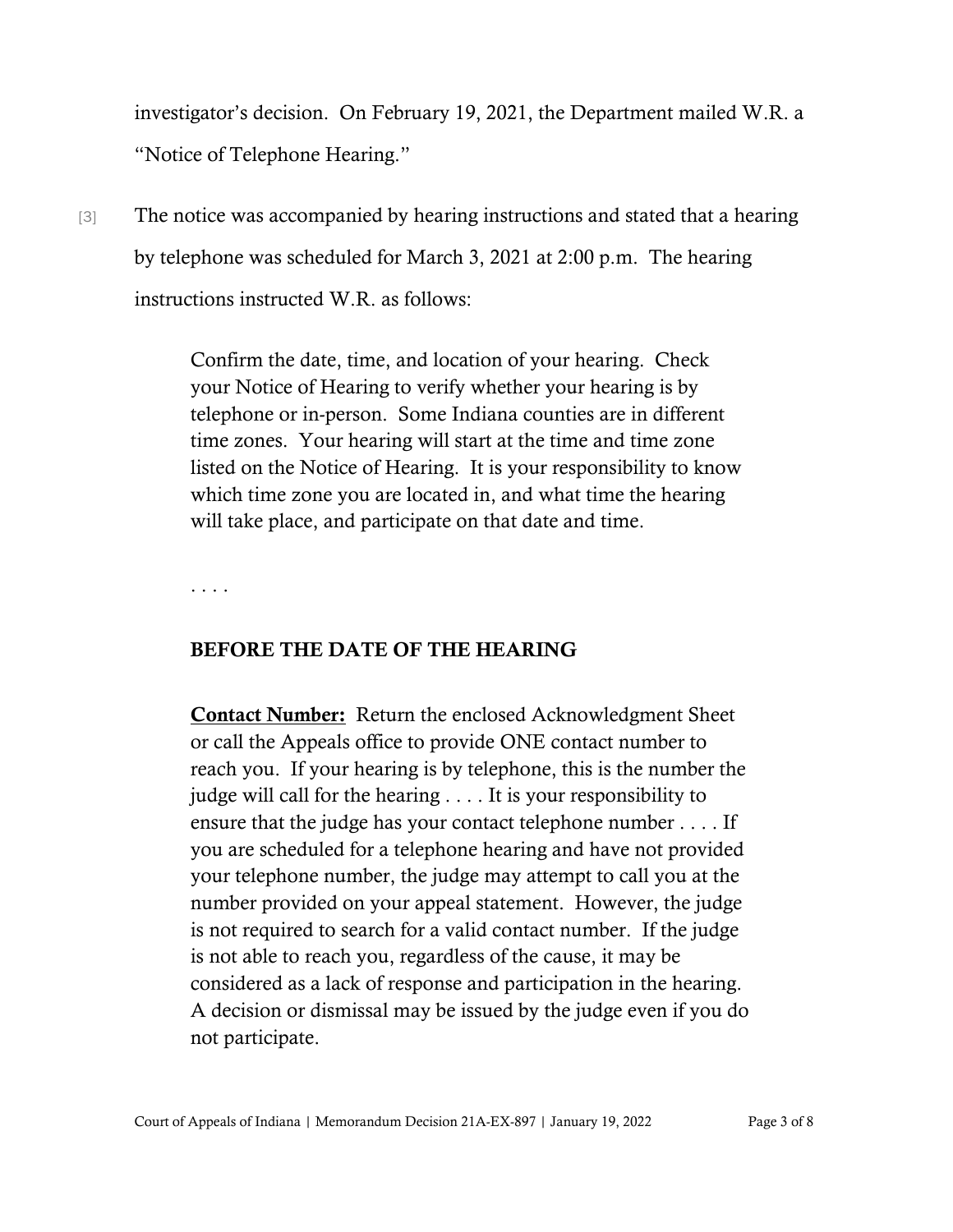. . . .

The judge may dismiss your cause if the party who filed the appeal cannot be reached within fifteen (15) minutes of the scheduled start time of your hearing.

Appellant's App. Vol. 2 at 6–8.

- [4] On the day before the hearing, W.R. returned the Acknowledgement Sheet to the Department and provided his contact number. Right after the hearing was scheduled to begin, the ALJ attempted to reach W.R. by calling the contact number he provided on the Acknowledgement Sheet at 2:04 p.m. and 2:16 p.m. Then, at 2:19 p.m. and 2:26 p.m., the ALJ attempted to reach W.R. at the telephone number provided on his request for the appeal. Each time, the ALJ's call went to voicemail. Because W.R. failed to participate in the hearing, the ALJ dismissed his appeal.
- [5] Five days after the hearing, on March 8, 2021, W.R. faxed a letter to the Department, apologizing for missing the hearing, admitting fault, and asking to reschedule it. The Department's Review Board then issued a notice of appeal from the ALJ's decision. It later adopted the ALJ's findings of fact and conclusions of law and affirmed the denial of W.R.'s benefits. W.R. now appeals.

### Discussion and Decision

Court of Appeals of Indiana | Memorandum Decision 21A-EX-897 | January 19, 2022 Page 4 of 8 [6] W.R. asks us to reverse the Review Board's decision because he believes the ALJ's decision to dismiss his appeal was "inequitable," and "dismissal of his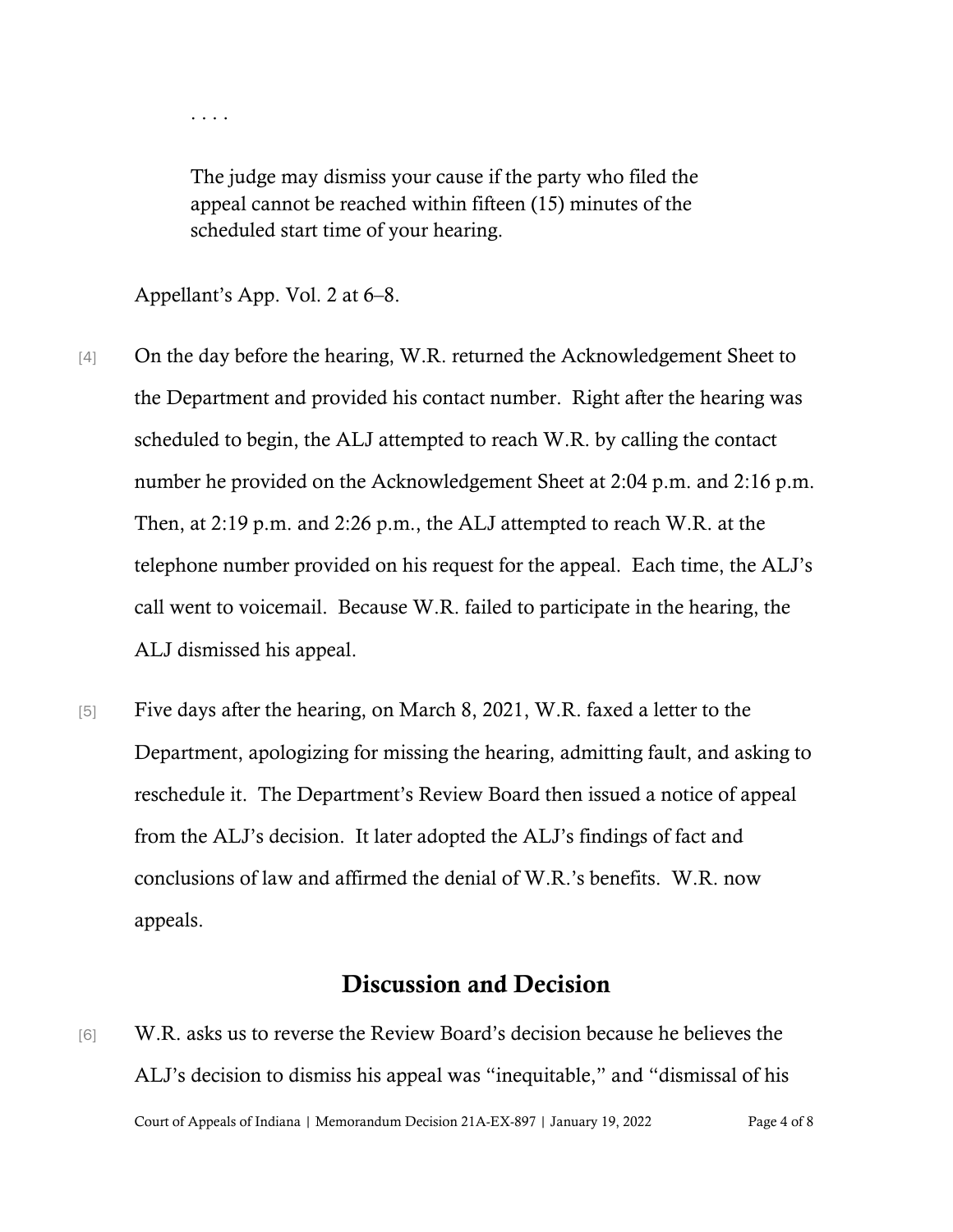appeal is greatly out of proportion to the minimal costs of rescheduling a telephonic hearing." Appellant's Br. at 7. But he does not articulate any legal basis for reversing. For example, he does not identify any statute, rule, or constitutional provision which he contends the ALJ or Review Board violated, and, contrary to Appellate Rule 46(A)(8), he does not even identify what standard of review he thinks we should apply. Simply saying that the outcome of the case seems unfair does not convey a cogent legal argument, and W.R. waives his right to appellate review on that basis. *See Price v. Rev. Bd. of Ind. Dep't of Workforce Dev.*, 2 N.E.3d 13, 16–17 (Ind. Ct. App. 2013) (concluding the claimant waived her claim for appellate review by failing to present cogent argument).

- [7] We cannot become an advocate for W.R., but the Review Board has assumed W.R.'s appeal is based on a due process argument. *See Ramsey v. Rev. Bd. of Ind. Dep't of Workforce Dev.*, 789 N.E.2d 486, 487 (Ind. Ct. App. 2003) ("We will not become an advocate for a party, nor will we address arguments which are either inappropriate, too poorly developed or improperly expressed to be understood." (quotations omitted)). Waiver notwithstanding, that argument fails.
- [8] When the Department denies an individual's request for Pandemic Unemployment Assistance, the individual may request a hearing to challenge that decision before an ALJ. Ind. Code §§ 22-4-17-2, 22-4-17-3, 22-4-32-5. The ALJ is required to provide notice of the hearing and give the parties a reasonable opportunity for a fair hearing before affirming, modifying, or reversing the decision of the claims deputy. Ind. Code §§ 22-4-17-3, 22-4-17-6.

Court of Appeals of Indiana | Memorandum Decision 21A-EX-897 | January 19, 2022 Page 5 of 8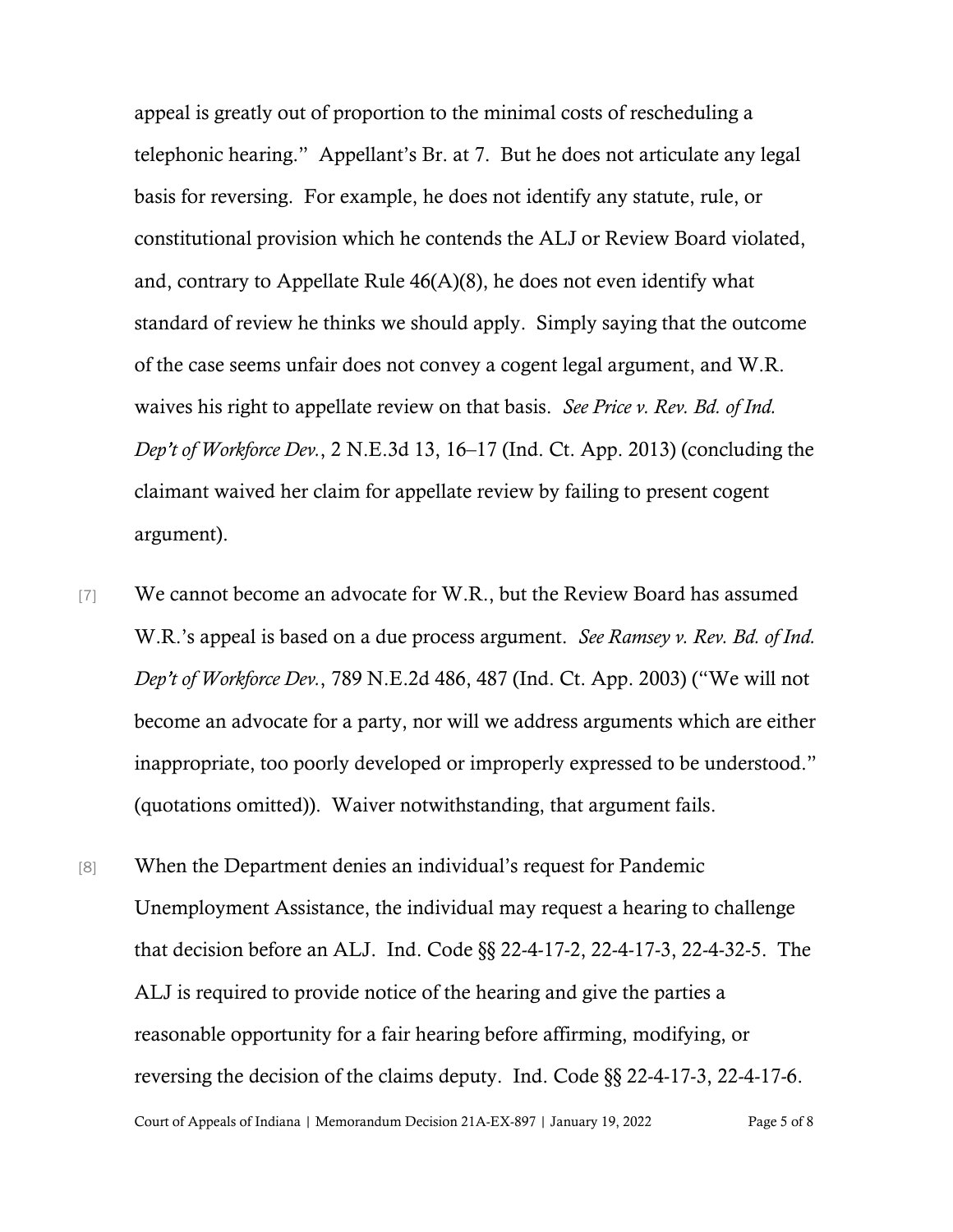The ALJ may hold the hearing by telephone absent an objection from an interested party and after determining that a hearing by telephone is proper and just. Ind. Code  $\S$  22-4-17-8.5(b)(4). If a party in a pending hearing fails to appear before an ALJ at a scheduled hearing, the appeal shall be dismissed, and the underlying decision will be final unless the appeal is reinstated. 646 Ind. Admin. Code  $\S$  5-10-6(c). The Review Board may affirm, modify, set aside, remand, or reverse the findings, conclusions, or orders of an ALJ. Ind. Code § 22-4-17-5.

[9] In a series of cases, our court has held that a party is not denied due process when their administrative appeal is dismissed due to their failure to participate in the ALJ's hearing. *Art Hill, Inc. v. Rev. Bd. of Ind. Dep't of Workforce Dev.*, 898 N.E.2d 363, 368 (Ind. Ct. App. 2008) (holding that a claimant, who missed the ALJ's call but tried returning it through a different telephone number moments later, voluntarily waived the opportunity for a fair hearing because the claimant failed to participate in the hearing); *Wolf Lake Pub, Inc. v. Rev. Bd. of Ind. Dep't of Workforce Dev.*, 930 N.E.2d 1138, 1140 (Ind. Ct. App. 2010) (denying an employer's due process challenge where the employer provided a contact number, the ALJ called it twice at the time of the hearing, and the employer never answered); *S.S. v. Rev. Bd. of Ind. Dep't of Workforce Dev.*, 941 N.E.2d 550, 555 (Ind. Ct. App. 2011) (concluding that parties who confused time zones and thus failed to participate in a hearing were not denied an opportunity to be heard); *T.R. v. Rev. Bd. of Ind. Dep't of Workforce Dev.*, 950 N.E.2d 792, 795–96 (Ind. Ct. App. 2011) (concluding that the claimant's missed opportunity to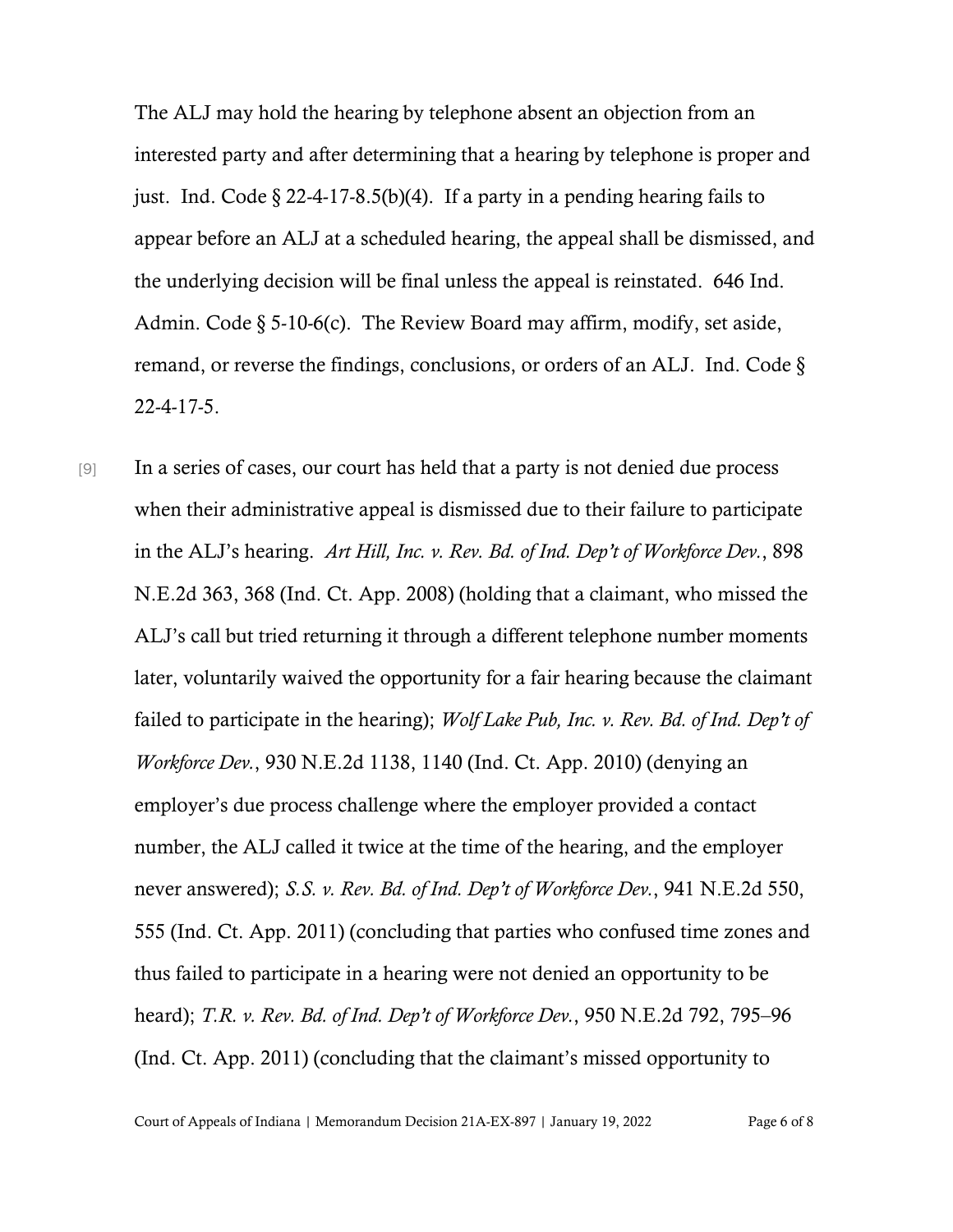participate in the hearing could have been prevented if she confirmed whether the ALJ received her participation sheet and contact information and her failure to take advantage of the opportunity to be heard did not constitute a denial of due process); *Employer v. Rev. Bd. of Ind. Dep't of Workforce Dev.*, 955 N.E.2d 210, 214 (Ind. Ct. App. 2011) (concluding that the employer voluntarily waived the opportunity to be heard at an unemployment hearing when the employer did not participate in the hearing because the employer's attorney failed to properly calendar the time of the hearing); *Bailey v. Rev. Bd. of Ind. Dep't of Workforce Dev.*, 132 N.E.3d 386, 391 (concluding that the claimant, who twice missed the ALJ's telephone calls and tried to call into the hearing moments later, voluntarily failed to participate in the hearing and was not denied due process); *Switzerland Cnty. v. Rev. Bd.*, 146 N.E.3d 936, 941 (Ind. Ct. App. 2020) (denying a county's due process challenge where the county failed to provide the ALJ with its acknowledgement sheet or contact number).

- [10] Here, it is undisputed that the ALJ complied with Indiana Code section 22-4-17-6 by providing W.R. with timely notice of the telephonic hearing and instructions for W.R. to provide a single telephone number where he could be contacted at the time of the hearing. The ALJ specified that the hearing would take place on March 3, 2021, at 2:00 pm. W.R. received the notice, as shown by his return slip stating his single contact number and that he would participate in the hearing.
- Court of Appeals of Indiana | Memorandum Decision 21A-EX-897 | January 19, 2022 Page 7 of 8 [11] At the time of the hearing, the ALJ attempted to call W.R. twice at the contact number he provided on his return slip. Further, although the hearing